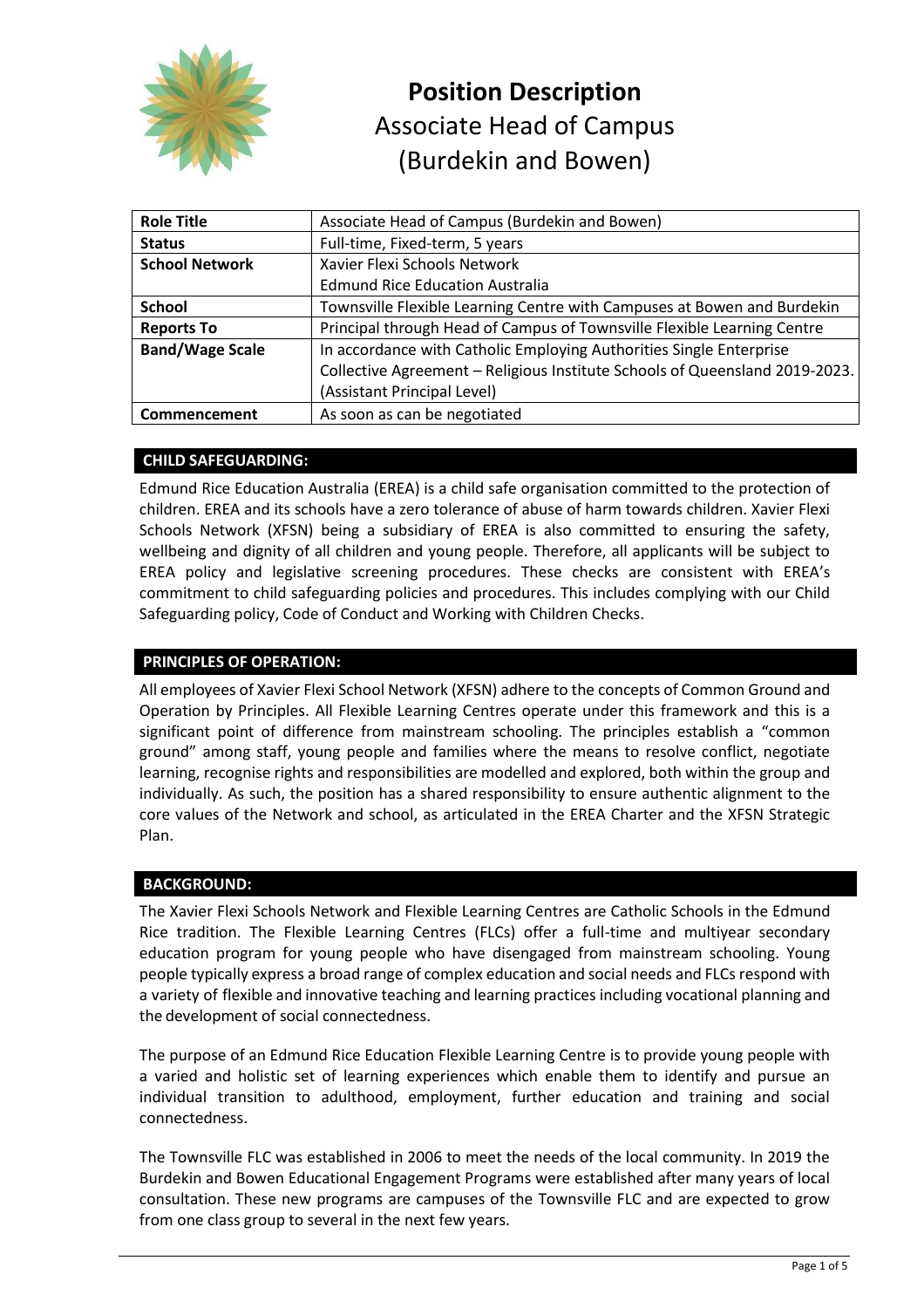## **PRIMARY ROLE PURPOSE:**

This position exists to provide leadership support across the Burdekin and Bowen Campuses of the Townsville Flexible Learning Centre. This leadership role is broad in its scope and focus across the total operations of the campuses working across portfolios on a strength-based framework. The role works in close cooperation with the Head of Campus, the Associate Head of Campus Townsville, the Principal and the Network Support Team. The successful applicant will possess the following attributes:

- Collaborative
- Self-directed learner
- Curiosity
- Engaging
- Open-minded
- Critical reflection

## **KEY WORKING RELATIONSHIPS:**

The position requires positive and harmonious working relationships with:

- The Principal
- The Head of Campus, Townsville Flexible Learning Centre
- The Associate Head of Campus, Townsville Flexible Learning Centre
- Network Support Team Staff
- Flexible Learning Centre staff
- Young People, Parents and Carers
- Community members
- EREA, QCEC, NSSAB
- Non-Government Organisations

#### **PROGRAMS:**

The young people who attend our programs have typically experienced significant disengagement from education and social inclusion and may have involvement with the Department of Youth Justice and/or Children Safety.

Staff of the Bowen and Burdekin Campuses are employed through the Townsville FLC and based in either Bowen or Burdekin. They will have strong working relationships with other Townsville FLC staff located in Townsville, Burdekin and Bowen. The daily program with young people will include on-site and off-site activities. The Programs work intensively with a small group of young people in years 7-10 to build capacity to engage in further education and or training.

#### **KEY ACCOUNTABILITIES:**

The key accountabilities are based on a strengths-based framework from the five aspects; Identity, Educational, Relational, Administrative and Community, of leadership within a Flexi school. Key accountabilities for the day-to-day operations and leadership of the Bowen and Burdekin campuses under the direction of the Head of Campus.

#### **Identity**

- Model and lead Operation by 'Principles', common ground and other core flexi practice including coaching and mentoring staff.
- Implement the EREA Touchstones of the Charter in daily practice
- Represent the Campuses at events as required
- Develop and maintain effective links and partnerships with the local communities
- Implement new staff induction
- Coordinate staff formation including reflective practice and retreats
- Facilitate young people's voice in the school community
- Work towards an environmental and sustainable school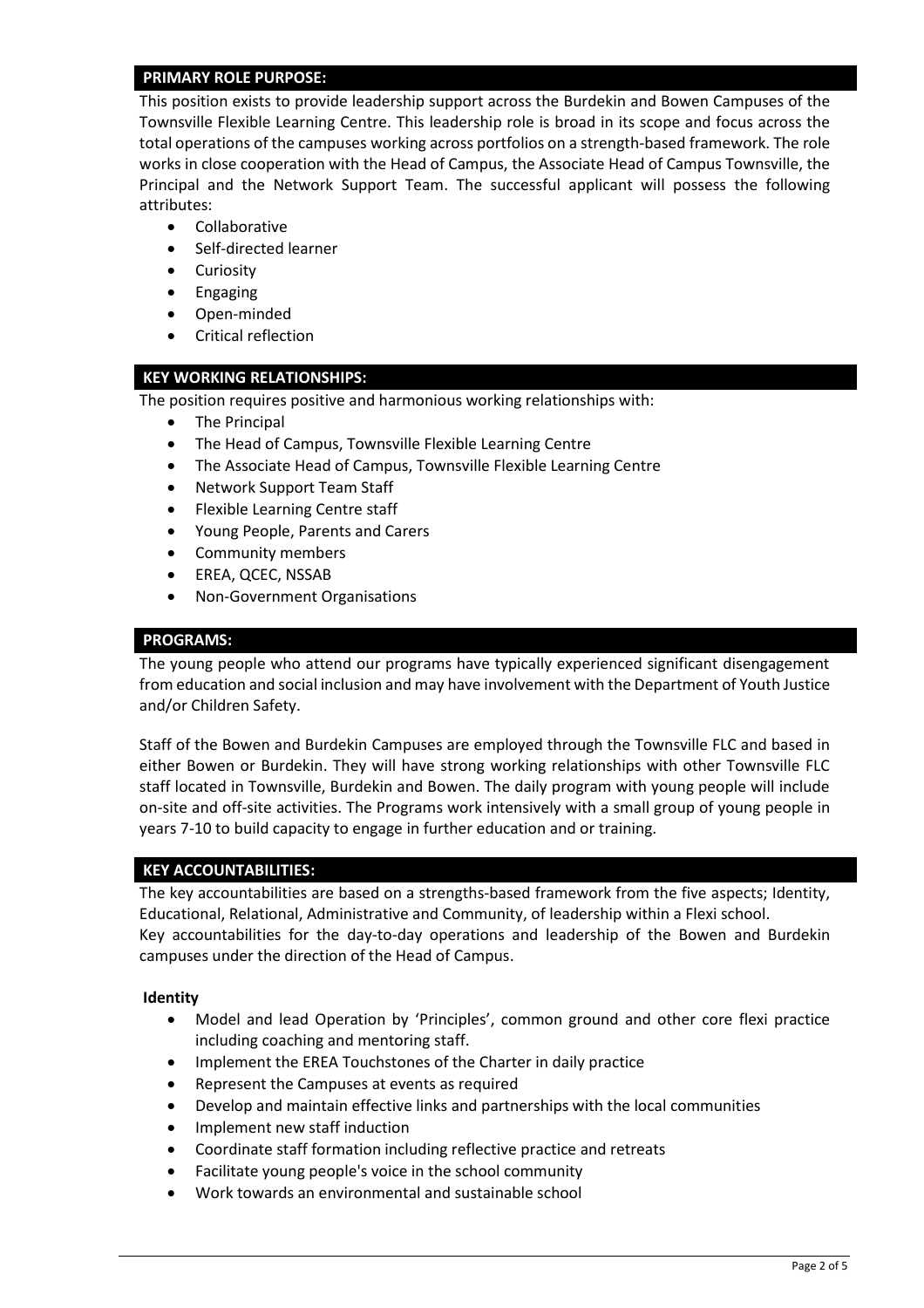# **Educational**

- Under the direction of the Head of Campus lead socially inclusive educational programs that respond to the physical, intellectual, social, spiritual and cultural needs of young people
- Coordinate curriculum development and campus timetable
- Support staff with unit planning and lesson preparation
- Coordinate the production of academic reports each semester
- Coordinate individual student documentation, eg Personal Learning Plans, Safety Plans, Learner profiles etc.
- In collaboration with the Inclusive Education Coordinator manage educational screening and testing
- Facilitate sharing of curriculum ideas across staff and classes including ACARA and QCE
- Oversee work experience, traineeships, and apprenticeships where appropriate
- Deliver part of the educational program at each campus

## **Administration**

- Ensure compliance with all relevant policies, procedures, guidelines and legislative requirements.
- Coordinate the collection of data and compilation of reports/acquittals
- Support census enrolment, reporting and other data submissions required by EREA, Government, QCEC and other bodies
- Coordinate enrolment processes
- Follow policies to ensure records are confidential and secure
- Facilitate and support staff on site to access and document student databases
- Work with the Head of Campus and Administration to oversee financial processes and plant and equipment
- Daily Organisation
	- o Manage and cover staff absences
	- o Facilitate operational component of daily staff briefings, including organisation of bus runs, daily timetables, duties etc.
- Maintain a register of staff training and professional development and add to TASS HR
- Ensure all OHS policies are followed, risk assessments completed, files maintained, and all is done in a culture of safety.
- Liaise with Risk and Compliance Officer and Leader of Staff Formation and Professional Practice to support staff with critical incidents

#### **Relational**

- Provide pastoral support
- Support annual professional conversations with the Head of Campus
- Assist in the provision of professional development opportunities
- Involvement in the employment and training of new staff when required
- Promote the school within the communities and beyond
- Support young people and families to maximise attendance and engagement at each campus
- Provide a welcoming atmosphere
- Support YP transitioning in and out of the school through induction and exit programs
- Visit families to support the engagement of young people
- Participate in external professional supervision
- Support staff wellbeing at both campuses

# **Community**

- Build rapport and connections with local First Nations Communities
- Build and maintain effective relationships with traditional custodians, local schools, government and non-government agencies, private providers and community members.
- Promote the school to external schools and guidance officers
- Coordinate, plan and manage community events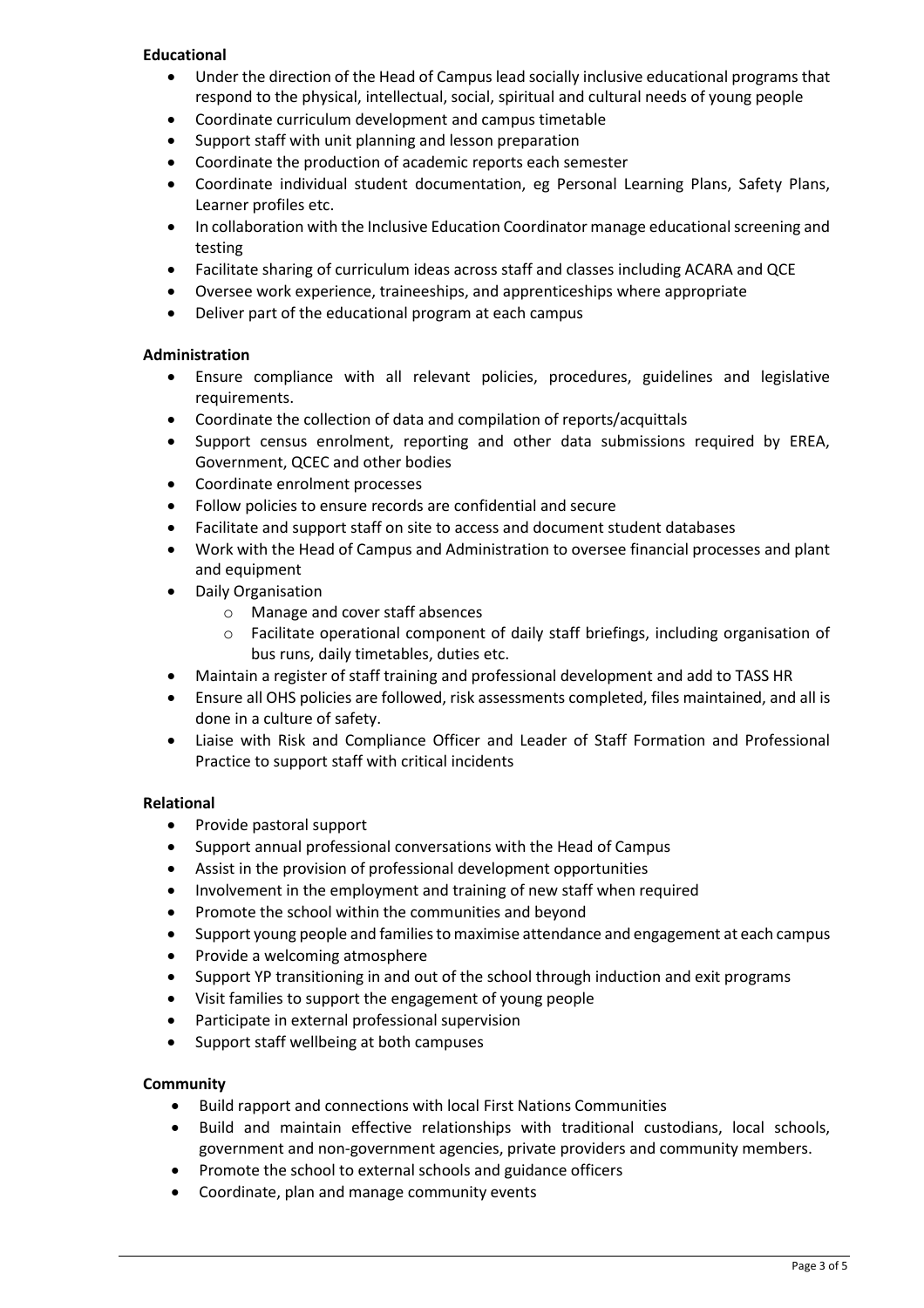# **Additional Duties**

- Responsibility of deputising for the Head of Campus
- Any other duties as reasonably requested by the Head of Campus or Principal. These additional duties will generally be mutually agreed by all parties.

## **KEY SELECTION CRITERIA:**

- 1. Tertiary qualifications in Education with eligibility for teacher registration with Queensland College of Teachers and current open drivers license and ability and willingness to drive between Campuses in Townsville, Burdekin and Bowen
- 2. Demonstrated commitment to the values of Edmund Rice Education Australia. In particular the person needs to be able to demonstrate a commitment to building just communities based on the Touchstones of; Inclusive community, Gospel Spirituality, Justice and Solidarity and Liberating Education, which enhance learning and wellbeing for young people.
- 3. Demonstrated leadership of the development and maintenance of programs for young people at risk. Substantial knowledge of, and experience in, one or more of the aspects of leadership (as identified in the Key Accountabilities). In particular the person needs to be able to demonstrate an ability to assist staff in this area and to engage in reflective practice on how to best enhance learning for disengaged young people.
- 4. Demonstrated experience and ability to provide leadership in trauma informed practice and wellbeing support that ensures that young people can achieve positive educational and social outcomes.
- 5. Demonstrated ability in developing and implementing a range of learning choices/curriculum and assessment which meet the diverse characteristics, needs and learning styles of young people at risk.
- 6. Commitment to and ability to lead a multi-disciplinary community in reflection around working together under four principles of operation: Respect, Safe and Legal, Honesty and Participation. The principles establish a "common ground" among staff, young people and families, where the means to resolve conflict, negotiate learning, recognize rights, responsibilities and consequences are modelled and explored, both within the group and individually.

All position descriptions will be reviewed as part of the formal professional reflection and review process and at such other times as mutually agreeable by the employer and employee.